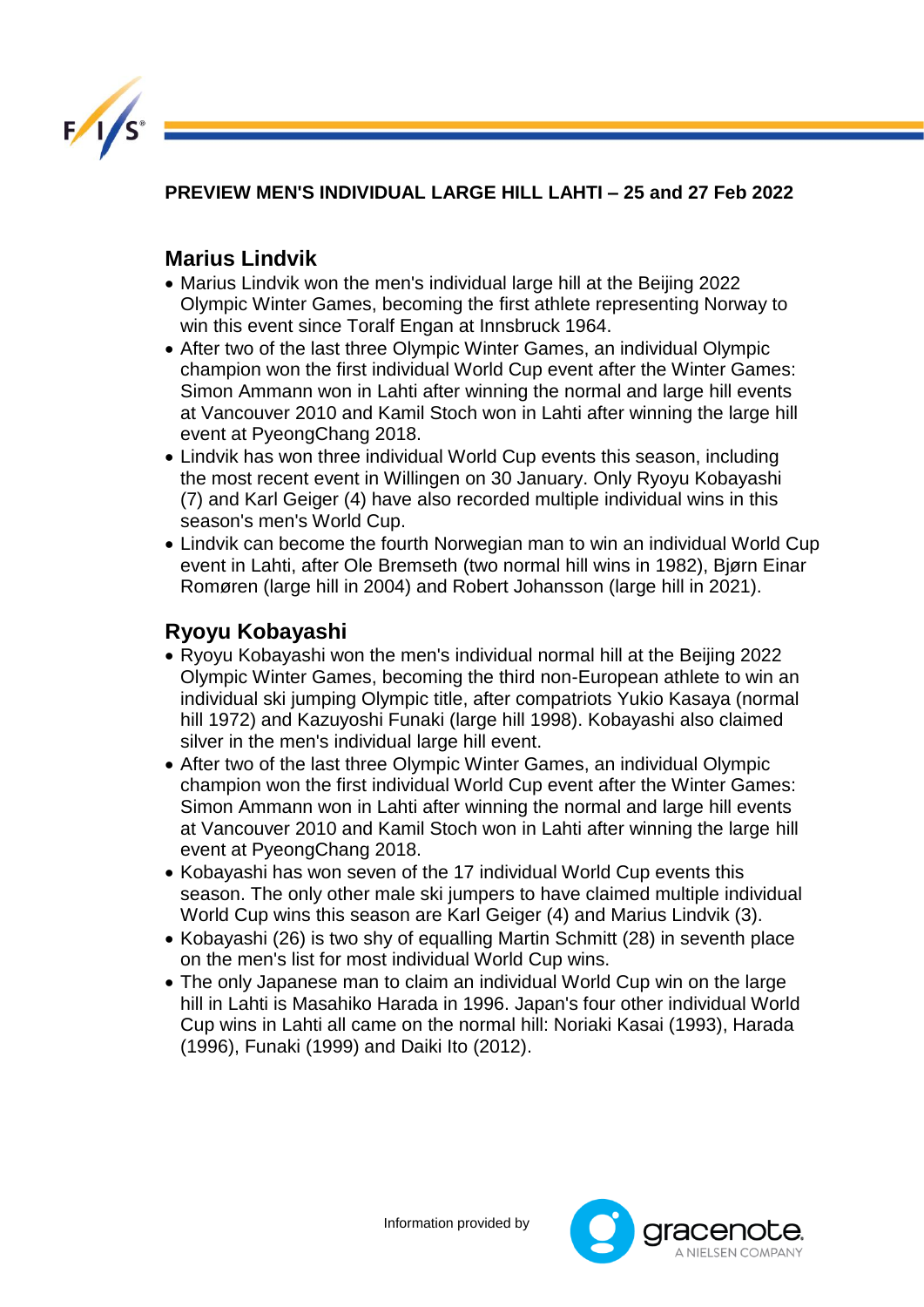

## **Karl Geiger**

- Karl Geiger returned from the Beijing 2022 Olympic Winter Games with two bronze medals, in the men's individual large hill and the men's large hill team event.
- Geiger leads the overall World Cup standings on 1189 points, three ahead of Ryoyu Kobayashi (1186) in second. This century, the only German man to win the individual World Cup is Severin Freund (2014/15).
- Geiger (10) has recorded the most podium finishes in individual events in this season's World Cup (9 by Kobayashi). Only Kobayashi (7) claimed more individual victories than the German (4).
- Geiger (18) is one shy of equalling Sven Hannawald (19) in fourth place on the men's list for most World Cup victories in all events among German ski jumpers (including East/West Germany).
- Geiger finished on the podium in each of the last three individual World Cup events held in Lahti: second on 28 February 2020, first on 1 March 2020 and third on 24 January 2021.

## **Other contenders**

- **Halvor Egner Granerud**'s tally of 12 individual World Cup wins is already more than any other ski jumper representing Norway (Roar Ljøkelsøy next on 11). Granerud's only World Cup victory this season came in Nizhny Tagil on 21 November.
- Granerud can become the fourth Norwegian man to win an individual World Cup event in Lahti, after Ole Bremseth (two normal hill wins in 1982), Bjørn Einar Romøren (large hill in 2004) and Robert Johansson (large hill in 2021).
- **Kamil Stoch** is level with Adam Malysz (both 39) in third place on the men's list for most individual World Cup victories. Only Gregor Schlierenzauer (53) and Matti Nykänen (46) already have at least 40 wins to their name.
- Only Nykänen (8), Simon Ammann (6) and Martin Schmitt (6) have claimed more individual World Cup wins on Finnish hills than Stoch (5, including 3 in Lahti).
- Coming into Lahti, Stoch is tied with Janne Ahonen and Nykänen (all 46) in second place on the men's list for most World Cup wins in all events, behind only Schlierenzauer (70).
- **Robert Johansson** won the most recent individual World Cup event in Lahti on 24 January 2021. He can become the second Norwegian ski jumper to record back-to-back individual World Cup victories in the Finnish ski resort, after Ole Bremseth in March 1982.
- **Anže Lanišek** won one individual World Cup event this season, in Ruka on 28 November. The most recent Slovenian ski jumper to win multiple individual World Cup events in a single campaign was Domen Prevc (4 in 2016/17).
- Lanišek is aiming to become the first ski jumper to win successive individual World Cup events on Finnish hills since Ryoyu Kobayashi won both events in Ruka in November 2018.

Information provided by